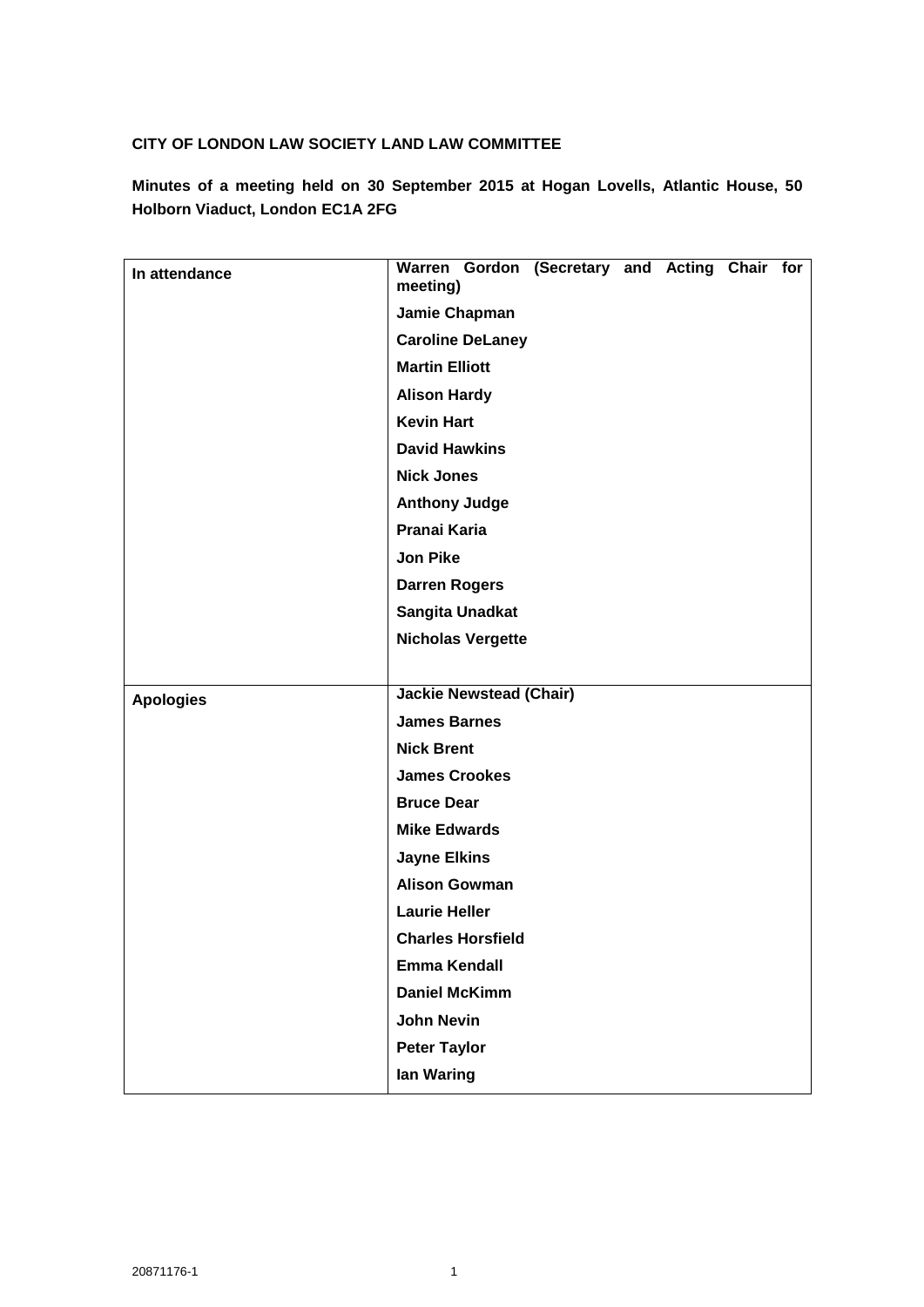### 1. **WELCOME**

The Committee welcomed Caroline DeLaney to her first meeting.

### 2. **MINUTES**

The minutes of the July 2015 Committee meeting were approved and are on the Land Law committee webpage.

# 3. **HITS ON COMMITTEE'S WEBPAGE**

The stats for visits to pages of the CLLS website kindly provided by Kevin Hart of the CLLS are extremely encouraging. There were 5,452 hits to the Certificate of title and related documents in the period 1 January – 3 August 2015. Kevin will continue to monitor and report back a couple of times a year. Kevin will also ascertain hits on the short form Report on title.

# 4. **IMPACT OF ORIENTFIELD DECISION**

The Committee decided that no changes need to be made to the Certificate of title in the light of the decision in Orientfield Holdings v Bird & Bird (solicitor negligence in relation to non-reporting of wide-ranging planning search result). The Law Society is considering whether any guidance is necessary following that case.

# 5. **FINAL SIGN-OFF OF SUB-GROUP'S DEVELOPMENT MANAGEMENT AGREEMENT**

The Committee approved the attached asset and development management agreement and this will be added to the CLLS website. Thanks in particular to Laurie Heller for all of his work on the agreement.

# 6. **IMPLICATIONS OF THE CONSUMER PROTECTION FROM UNFAIR TRADING REGULATIONS**

The Committee noted the implications of the Consumer Protection from Unfair Trading Regulations, which have affected "immoveable property" since 1 October 2014. The Regulations potentially extend the duties of a trader (or a solicitor on their behalf) when dealing with a consumer. This particularly arises in the context of replies to enquiries on sales or lettings to consumers.

"Misleading actions" or "misleading omissions" (as defined in the Regulations) are potentially an offence with possible criminal sanctions. For solicitors, there is a risk of a conflict between the need to disclose under the Regulations and the duty of confidentiality to the client. If the client refuses disclosure, the solicitor may have to cease acting. The Committee agreed that the profession should remain keenly aware of the extra requirements under the Regulations in a trader/consumer context.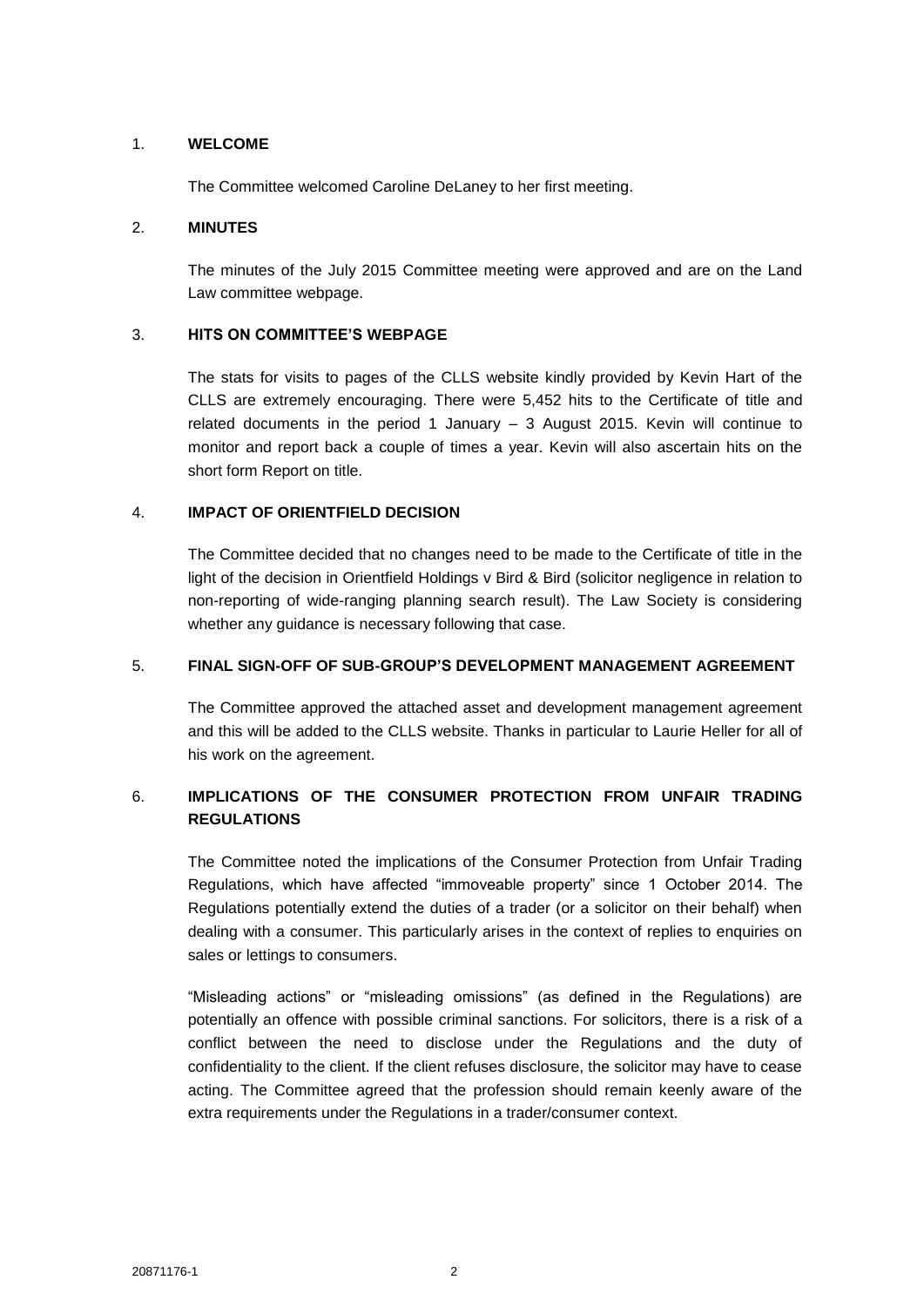# 7. **INITIAL COMMENTS ON WAYLEAVE PROJECT AND DIGITAL INFRASTRUCTURE WAYLEAVE AGREEMENT**

The Committee was reminded of the background to the production of the digital infrastructure wayleave agreement, the current form of which was included in the papers for the meeting. This is a very prestigious project for the CLLS. British Standards Institute who is running the project is currently seeking comments on the agreement from invited respondents representing operators and property owners among others.

A sub-group of the Committee will meet on 15 October 2015 to discuss the comments and Committee members were requested to send through any comments that they may have on the agreement before then. There will be a steering group meeting of interested parties on 26 October 2015 to discuss the agreement.

#### 8. **LAW SOCIETY PRACTICE NOTE ON FRAUD SCAMS**

The Committee noted the Law Society's new practice note on fraud scams included in the papers. The Committee is generally supportive of the note and compliance teams in member firms appear generally aware of it. The general feeling was that the compliance teams were perhaps better placed to comment on the detail. One member noted that his firm requires paper authority for payments to reduce the chances of fraud.

#### 9. **SECURED TRANSACTIONS REFORM**

The Committee noted the project of the CLLS Financial Law committee in relation to Secured Transactions. A discussion paper produced by the CLLS Financial Law committee was included in the papers. There was admiration for the ambition of the project although some concern at the possible impact on property related legislation. The Committee requested Kevin to liaise with Dorothy Livingston (Chairman of the Financial Law committee) to ensure that the Committee has representation in any discussions impacting on real estate.

### 10. **THE CASE OF FCA V CAPITAL ALTERNATIVES LTD**

There was a brief discussion of FCA v Capital Alternatives. The Committee's initial view was that the decision appeared a little too fact specific to apply to particular property arrangements. The decision did, however, reiterate general concerns about being alert to the possibility of a collective investment scheme arising where there is more than one investor and depending on the nature of the management of the relevant property.

# 11. **FURTHER THOUGHTS ON COMMITTEE'S PROTOCOL FOR DISCHARGING MORTGAGES OF COMMERCIAL PROPERTY**

The Committee discussed ways to continue to promote the Committee's Protocol for discharging mortgages of commercial property. It will be helpful to understand where there is reluctance among lawyers to adopt the Protocol and Warren Gordon will email the main PSL groups to seek to ascertain any concerns about the Protocol.